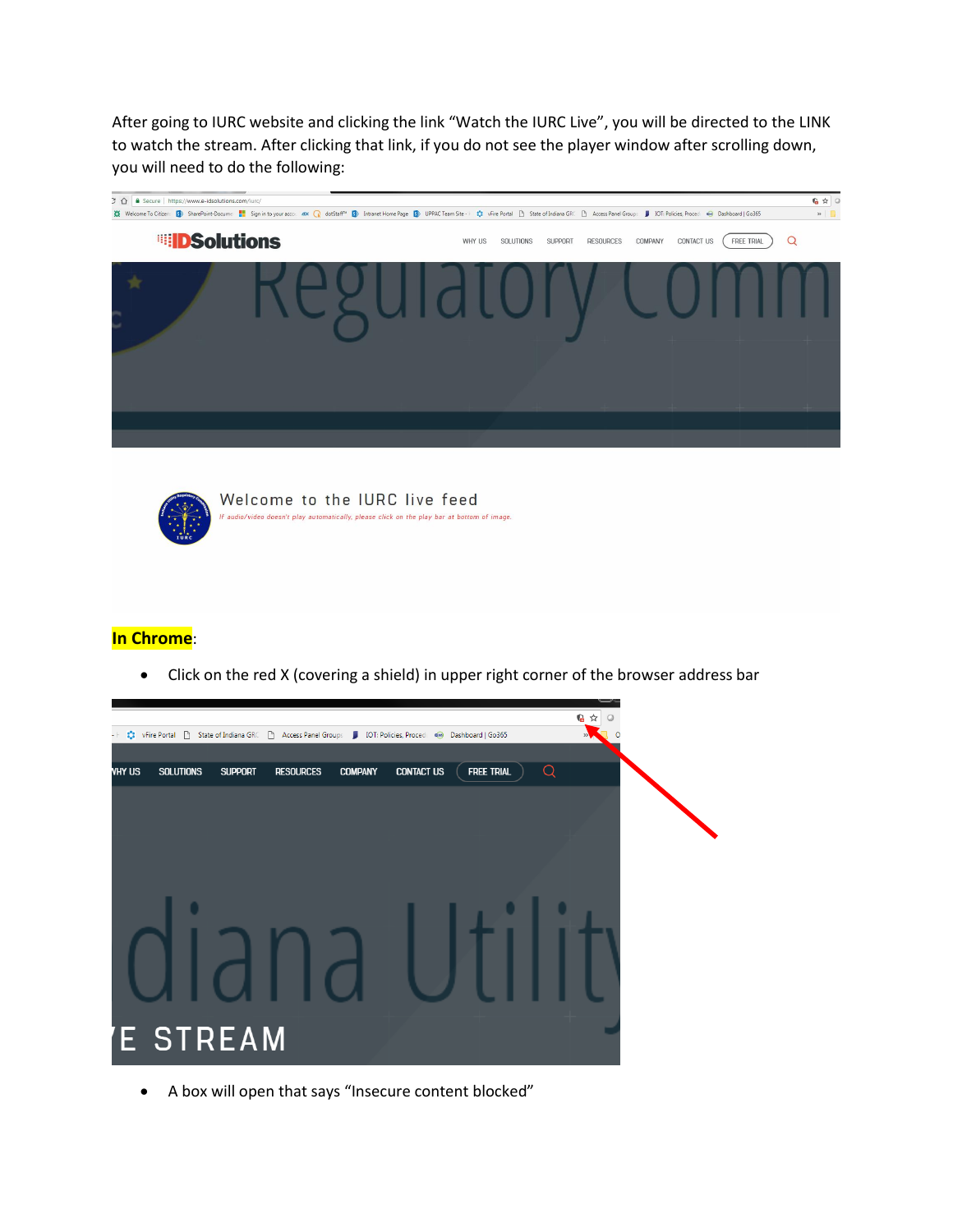Click the link that says "Load unsafe scripts"



• Scroll down the page and you should then see the player window



 Click the play icon and if stream is live, you should then begin seeing the video stream in the window